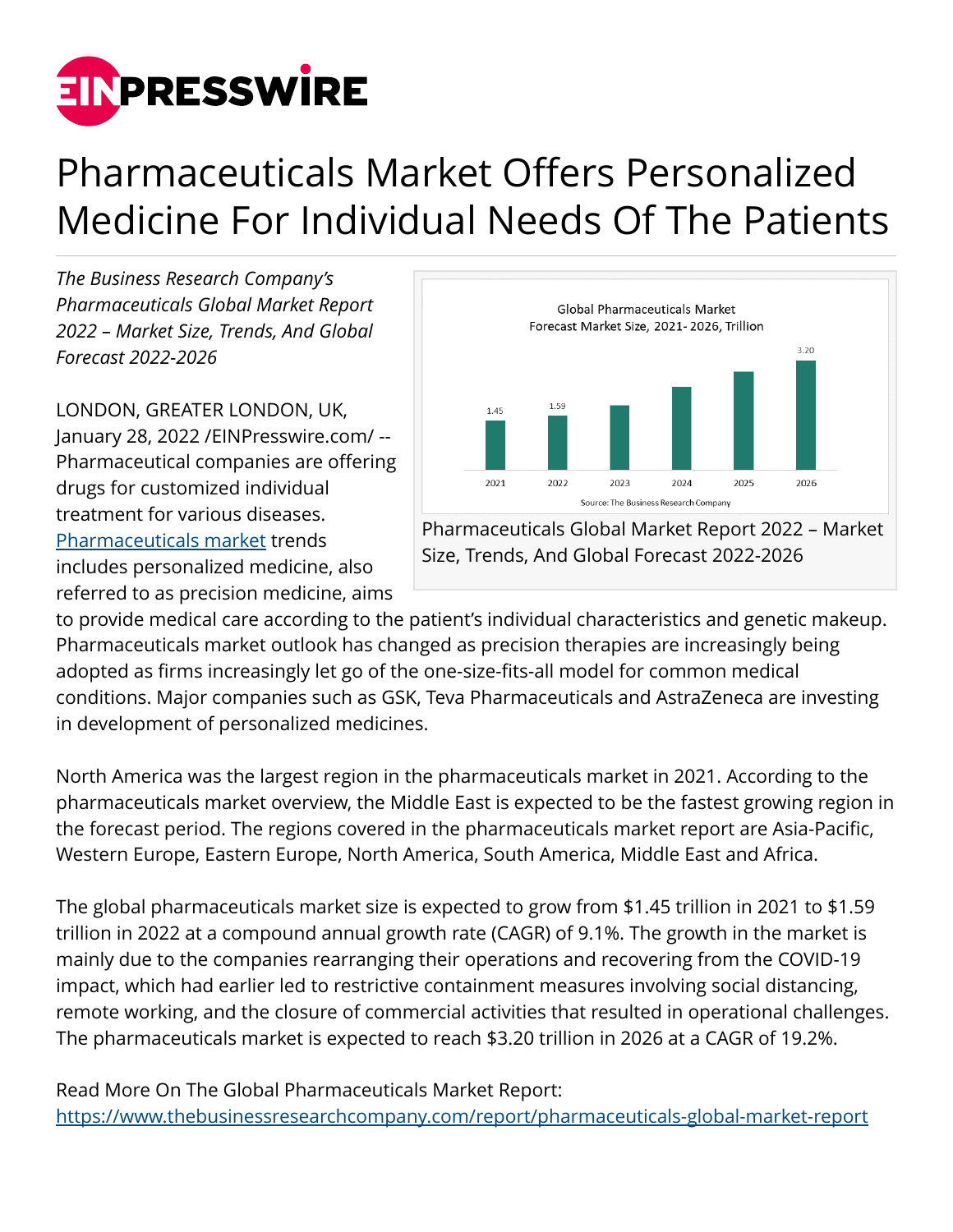Major players covered in the global pharmaceuticals industry are Johnson & Johnson, Novartis AG, Bristol-Myers Squibb, AbbVie, Sanofi S.A, Pfizer Inc., GlaxoSmithKline, F. Hoffmann-La Roche Ltd., and Merck & Co, AstraZeneca.

TBRC's global pharmaceuticals segmentation in this market report is divided by type into pharmaceutical drugs, biologics, by distribution channel into supermarkets/hypermarkets, convenience stores, e-commerce, others, by nature into organic, conventional.

[Pharmaceuticals Global Market Report 2022](https://www.thebusinessresearchcompany.com/report/pharmaceuticals-global-market-report) – By Type (Pharmaceutical Drugs, Biologics), By Distribution Channel (Supermarkets/Hypermarkets, Convenience Stores, E-Commerce), By Nature (Organic, Conventional) – Market Size, Trends, And Global Forecast 2022-2026 is one of a series of new reports from The Business Research Company that provides a pharmaceuticals market overview, forecast pharmaceuticals market size and growth for the whole market, pharmaceuticals global market segments, geographies, pharmaceuticals global market trends, pharmaceuticals market drivers, restraints, leading competitors' revenues, profiles, and market shares.

Request For A Sample Of The Global Pharmaceuticals Market Report: <https://www.thebusinessresearchcompany.com/sample.aspx?id=3620&type=smp>

Not what you were looking for? Here is a list of similar reports by The Business Research Company:

Pharmaceutical Drugs And Biologics Logistics Market 2021 - By Type Of Service (Cold Chain Logistics, Non-Cold Chain Logistics), By Mode Of Transport (Air Transportation, Ocean Transportation, Land Transportation), By Pharmaceutical Type (Pharmaceutical Drugs, Biologics), By Therapeutic Area (Metabolic Disorders Drugs, Anti-Infective Drugs, Central Nervous System Drugs, Respiratory Diseases Drugs, Cardiovascular Drugs, Musculoskeletal Disorders Drugs, Oncology Drugs, Hematology Drugs, Monoclonal Antibodies (MAbs), Genito-Urinary Drugs, Gastrointestinal Drugs, Therapeutic Proteins, Dermatology Drugs, Vaccines, Ophthalmology Drugs), And By Region, Opportunities And Strategies - Global Forecast To 2030 [https://www.thebusinessresearchcompany.com/report/pharmaceutical-drugs-and-biologics](https://www.thebusinessresearchcompany.com/report/pharmaceutical-drugs-and-biologics-logistics-market)[logistics-market](https://www.thebusinessresearchcompany.com/report/pharmaceutical-drugs-and-biologics-logistics-market)

Cancer Biologics Global Market Report 2021 - By Type (Monoclonal Antibodies, Vaccines, Cell And Gene Therapy), By Application (Hospitals, Clinics), COVID-19 Growth And Change <https://www.thebusinessresearchcompany.com/report/cancer-biologics-global-market-report>

Biologics Global Market Report 2021 - By Type (Monoclonal Antibodies (MABs), Therapeutic Proteins, Vaccines), By Distribution Channel (Hospital Pharmacies, Retail Pharmacies/ Drug Stores), By Route Of Administration (Oral, Parenteral), By Drug Classification (Branded Drugs, Generic Drugs), By Mode Of Purchase (Prescription-Based Drugs, Over-The-Counter Drugs), COVID-19 Impact And Recovery